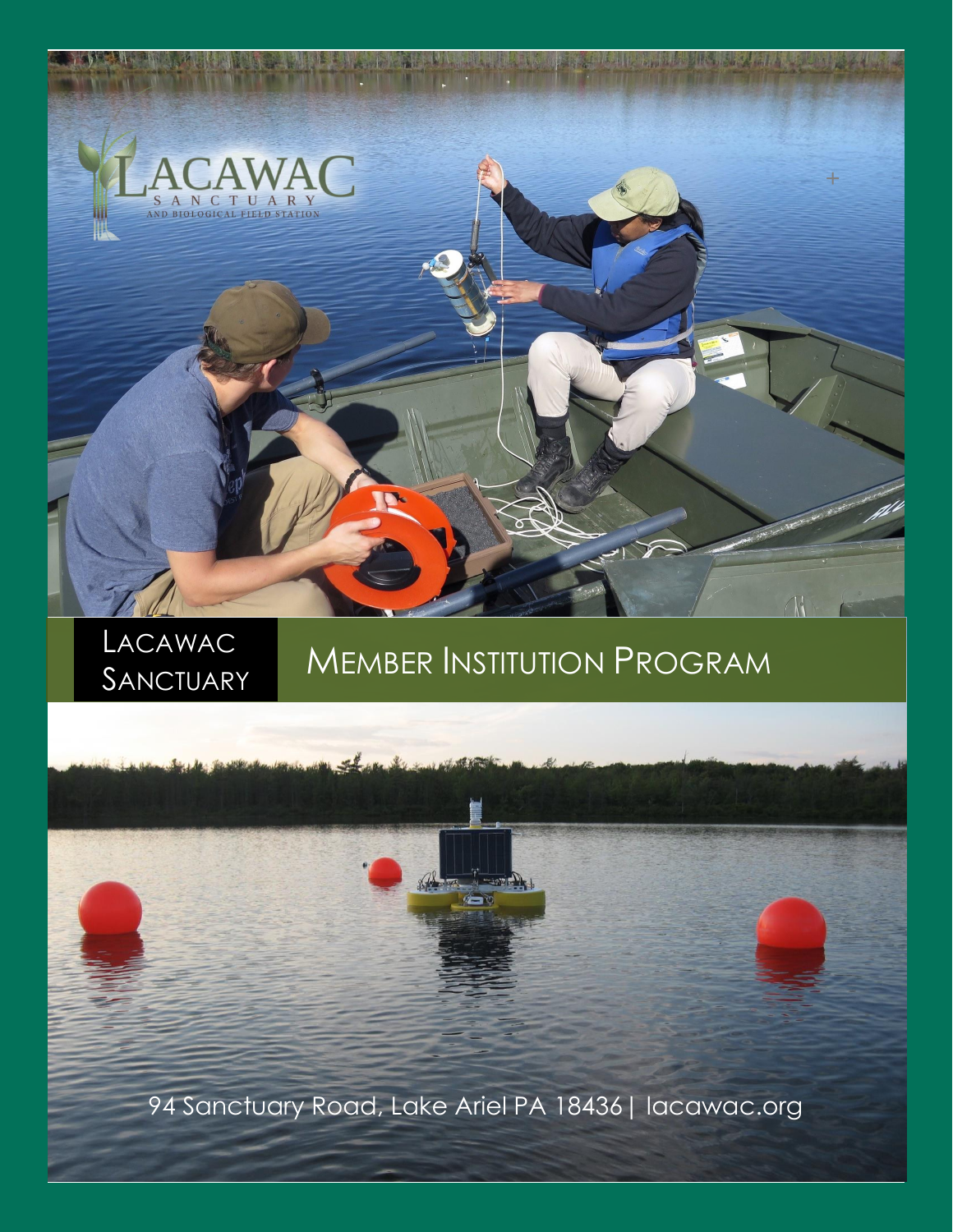# Lacawac Sanctuary's

### CONSORTIUM MEMBER INSTITUTION PROGRAM

For more than 50 years, Lacawac Sanctuary Biological Field Station and Environmental Education Center has had a long history supporting field-based research and education in aquatics and terrestrial studies. As a nonprofit organization, Lacawac is supported through donations from the public and user fees from colleges and universities. In 2014, Lacawac initiated an institutional consortium to engage colleges and universities, their students and faculty.

#### What kinds of institutions can become members of the consortium?

Our member institutions are varied, including public and private schools, nonprofits, land trusts, government organizations. research universities and liberal arts colleges, schools with undergraduate programs only, and those with graduate programs.

#### What are the benefits of membership?

#### *1. Institutional affiliation with Lacawac Sanctuary, a hub for Ecological Observatory Networks*

By joining the consortium, member institutions help support research, education, and preservation. Lacawac acknowledges members of the consortium on our website, and provides member institutions with a high-resolution image of the Lacawac logo. Members are encouraged to use the logo on their website or on printed materials to highlight their support of Lacawac's mission.

#### *2. Discount on Research, Lodging and Workshops*

Consortium Members receive a substantial reduction on fees for research, lodging, professional staff assistance and conference or meeting space rentals. Member institutions also receive a 20% discount on workshops and conferences offered annually.

#### *3. Priority for researchers and faculty with visiting classes*  Faculty and graduate student researchers from member



institutions are given priority in reserving laboratory space and equipment for their research. Faculty from member institutions wishing to bring a class for a field trip are given priority in reserving lecture space, the laboratory, or equipment for their classes.

#### *4. Advanced notice of program schedules*

Students from member institutions are given advanced notice of the summer program of courses and internships offered at Lacwac.

#### *Lacawac is a Member Institution:*



#### **Organization of Biological Field Stations**

Supporting environmental research, education, and public understanding